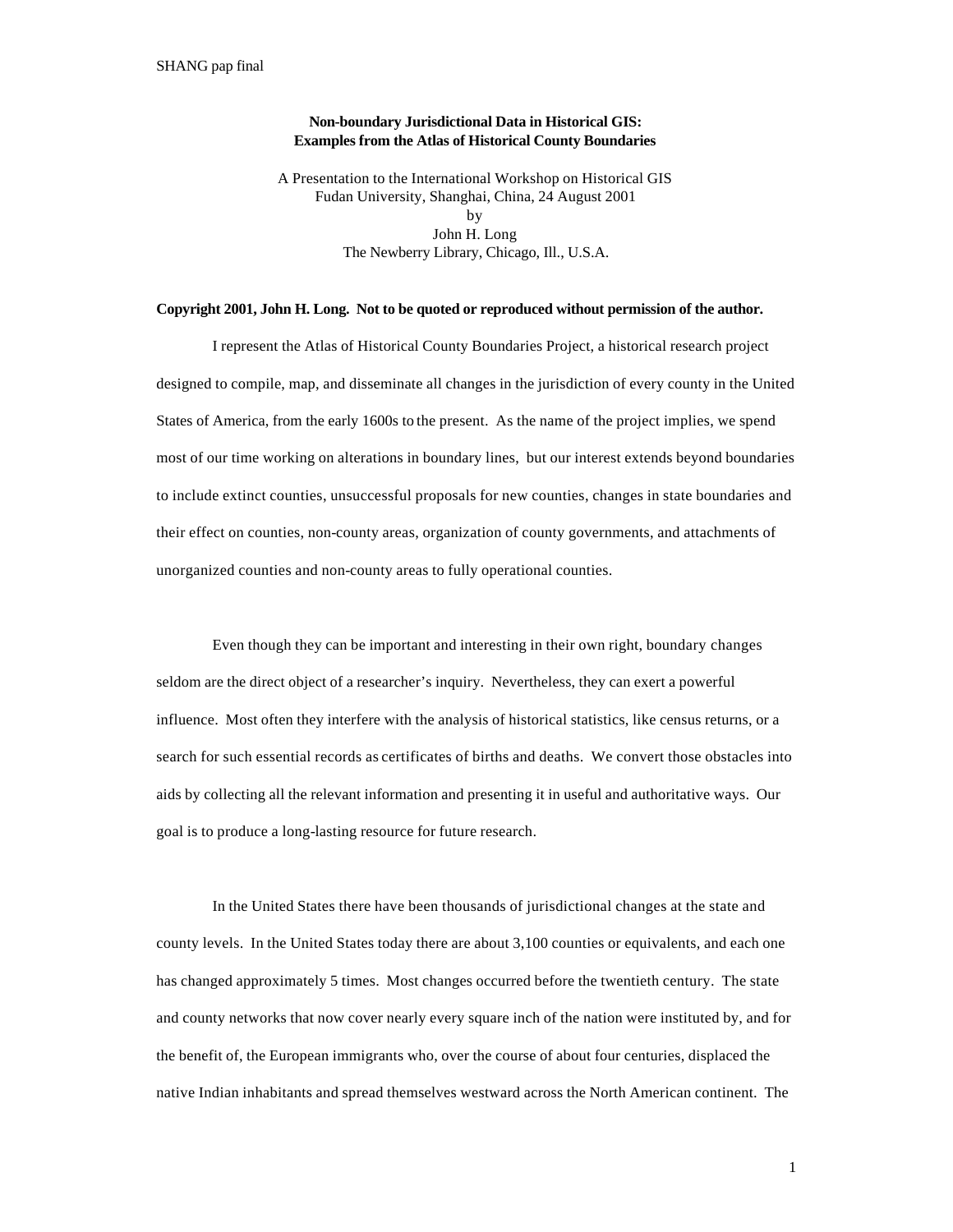high rate of change in states and counties is the natural consequence of the advance of white settlement and the attendant need to organize the territory. Fortunately, those people left detailed, authoritative records of nearly every county creation and change.

[Slide 1 – Portage Co., Wis.]

Let me show you how dramatic these changes can be. Here is Portage County, in the state of Wisconsin. At the top of the map you can see the population of Portage as reported in the national censuses of 1840 and 1850. The map itself uses the outlines of modern Wisconsin's counties (including today's Portage) as background for its depiction of Portage's historical location, shape, and size at the time of each of those censuses.

What conclusions might we expect from a scholar or student who looks only at the statistics and knows nothing about the geography underlying those censuses? When we see changes in population in late twentieth-century censuses we normally assume that the base unit is constant, so we can concentrate on the numbers alone, but that is hardly a valid approach to Portage in the middle of the nineteenth century. To read these statistics and map as indicating a simple 23% decline in total population misses the important point entirely. Clearly, it is reasonable to conclude that few, if any, of the people counted in 1840 were part of the 1850 population.

Of course, as an institution, Portage County did not change. It has kept its records intact as an organic whole, regardless of the locations of some of the events recorded in them. Marriages, births, and deaths that occurred in the southern part of the county in 1840 were recorded in the same books that rested in the courthouse of 1850, the same ones that rest now a little farther east in the courthouse of 2001.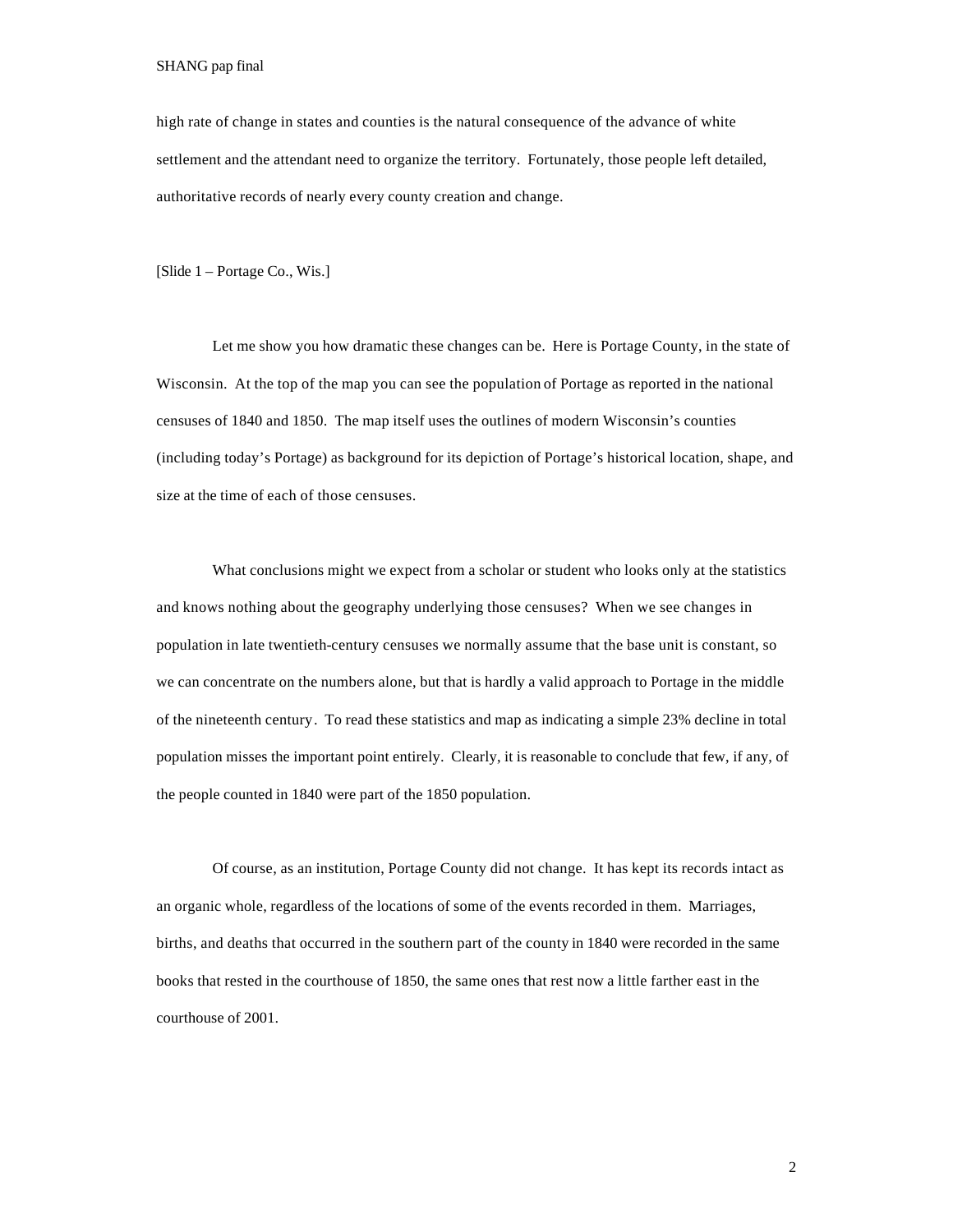I concede that Portage County, Wisconsin, is one of the most extreme examples I can find, but it is hardly unique. Imagine how this map could help demographers understand and appreciate the true significance of the historical statistics. Imagine how this map could help an archivist, historian, geographer, genealogist, or attorney searching for birth certificates, land deeds, or other records. Imagine having to cope with either the statistical analysis or record searching without the benefit of a map like this.

Today, I should like to focus on features of historical county jurisdiction that are not traditionally associated with quantitative analysis, particularly attachments, non-county areas, and precursors of the states. By thinking of counties as more than mere statistical unit areas, we make it easier to broaden the application of GIS to the study of history.

### Products

Our original plan was to disseminate our information both in printed books and as cartographic data files. When we commenced in 1988, computer cartography was both too costly and too immature, so we decided to defer the computer files until we had finished compilation for the entire country and to publish our data in books one state at a time as we progressed with the research. To date we have published the information on 24 states in 19 volumes, including more than 7,000 maps, and another four states are ready for the publisher.

Now, thanks to the remarkable speed with which computer hardware and software have evolved in the last decade, we no longer have to defer cartographic data files. We do not want to abandon books, but in the future our primary products will be electronic: graphic images (electronic versions of the books) and GIS-compatible cartographic data files. We plan to disseminate both kinds of digital material via the Internet.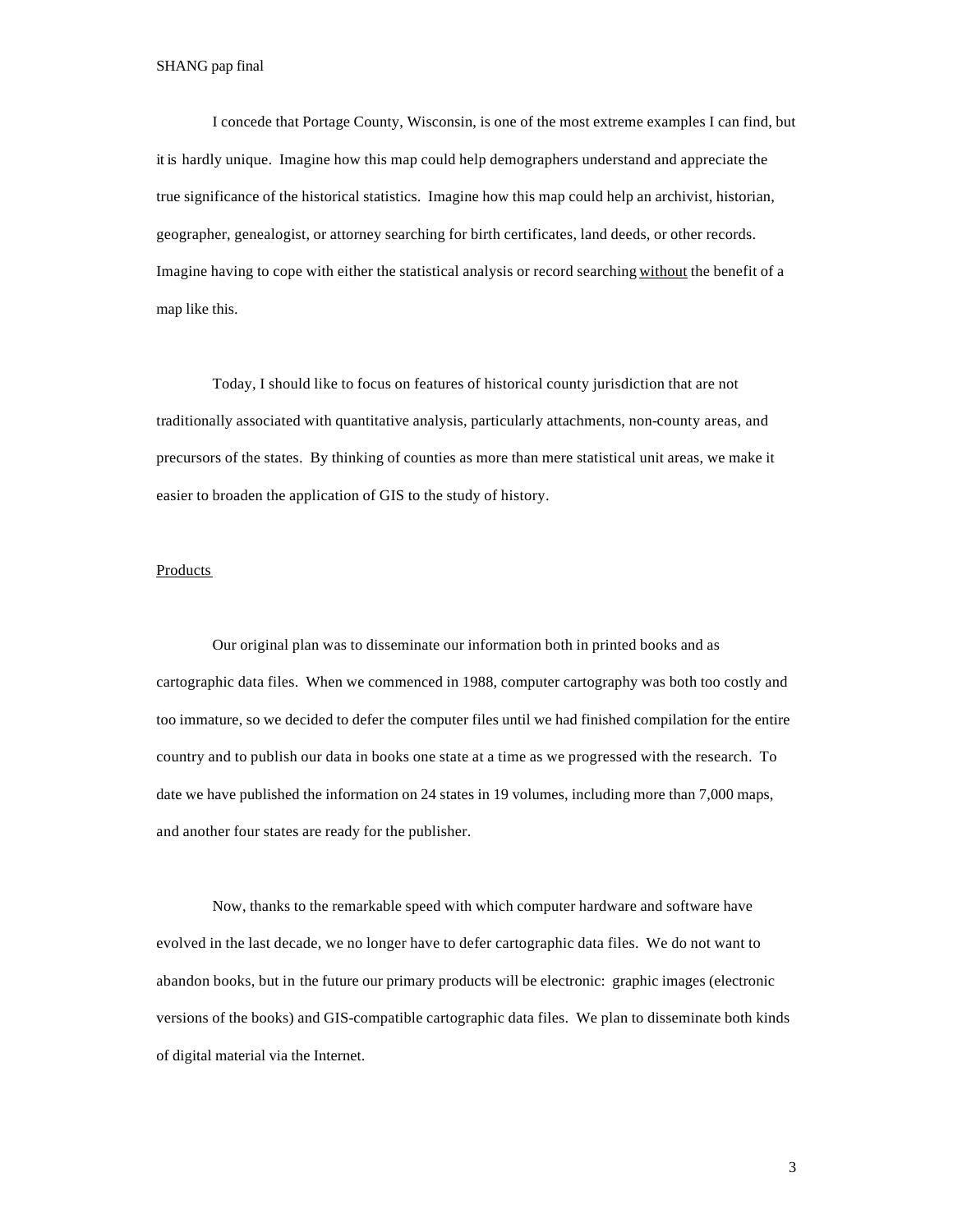#### Attachments

[Slide 2 – McHenry Co., Ill.]

Please recall that the creation of new states and counties in America depended upon the growth and movement of population. Some state authorities preferred not to establish new counties in response to population shifts. They tried to promote development by creating counties ahead of settlement. Such counties attracted settlers with the promise of familiar local government as soon as the population was large enough to support a full complement of county officers. At that point the state legislature would "organize" the county, authorizing elections and directing the establishment of offices. Until organization occurred, early settlers could find themselves in a kind of limbo with no sheriff or other official. In such cases the state usually provided a temporary arrangement that would give the residents some of the protection and services they anticipated. That temporary arrangement was to "attach" the unorganized county to a nearby, fully operational county. If a resident of an attached county needed to record a birth, death, or land sale, or do any other kind of business normally handled by county government, he would travel to the seat of the host county and transact his official business there.

Attachments were extremely important to the state and county governments and to their citizens. Except for Shannon County, South Dakota, there are no unorganized counties today. Sadly, there also is little record of the arrangements of temporary attachment in the past. That makes it difficult for us to appreciate how widespread the practice was and how important it was to the people at the time. One group that appreciates some of the ramifications of the practice consists of people searching for records of past events. Records of a marriage or a land transfer that had to be registered at a host county can be very difficult to find if the temporary attachment is not known. Let me demonstrate how complex attachments could be.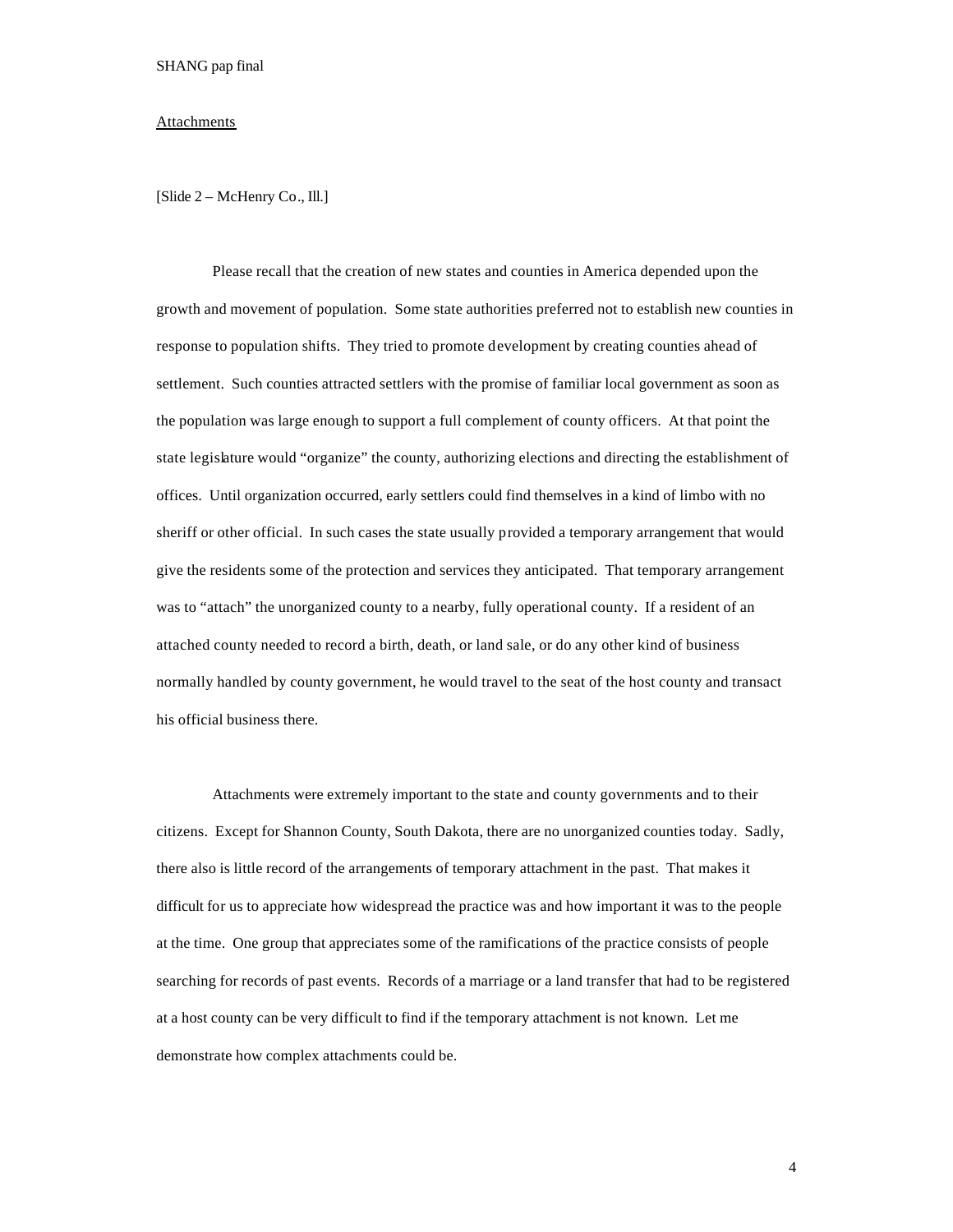[Slides 3 and 4 – Orleans Co., Vermont]

When Orleans County, Vermont, was created in 1792, it was not organized. The state legislature tried to compensate the few residents for that inconvenience by setting up temporary associations with neighboring counties, attaching the western portion of Orleans to Chittenden County and the remaining eastern part to Caledonia County. Note that Caledonia was not fully organized at that time and was itself attached to Orange. Presumably, people from eastern Orleans had to travel to the Orange courthouse to transact official business as long as that arrangement was in effect. Subsequent changes to that divided attachment include the replacement of Chittenden as the western host by Franklin County (organized on the same date as the shift in Orleans attachment) and the successful efforts of two western towns to have their attachments shifted to the east. We do not know why those towns wanted the change, but the towns' decisions and the state legislature's acceptance of those choices are clear evidence that attachment was a serious and imp ortant matter for everyone concerned.

[Slide 5 – Boone County, Ia.]

In the County Boundary Project, we include attachments as regular features of a county's jurisdictional history. In the books we usually depicted the relationship between the host and its dependencies by arrows leading from the unorganized counties to their host, as you have seen. We expect to continue that technique for the graphic maps we will post to our web site. For GIS we will not abandon attachments, but there probably will be no arrows. We have not yet completed an experiment on this problem, but we are looking forward to adding one or two fields to the relational database or to the GIS attribute tables for the counties, depending on how we structure our data. The output could be a chronology of a host and its attachments or a map. One symbolization scheme for mapping attachments might be to outline the host county with a distinctive line or color and use a variation for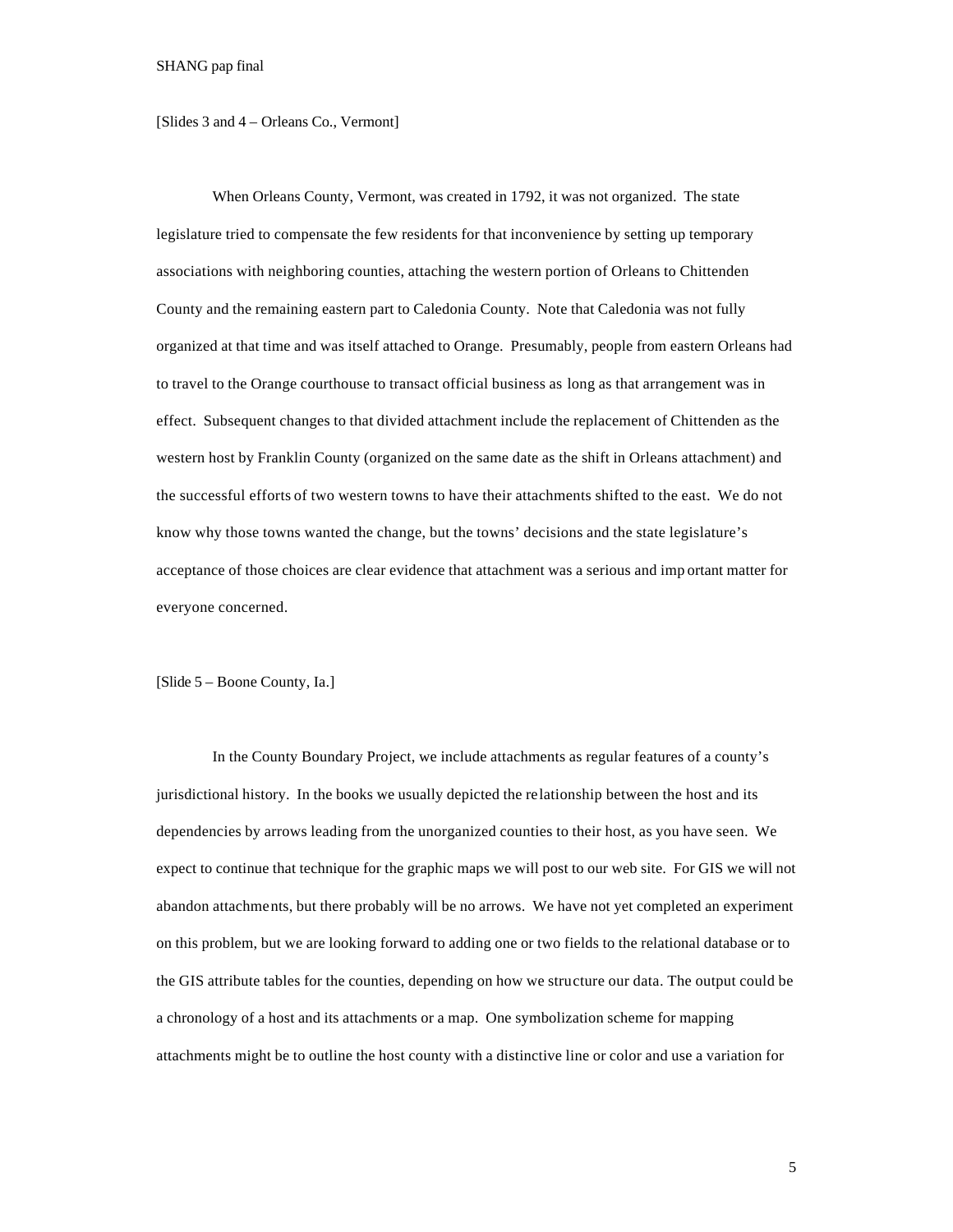the attached counties (see Boone Co.). It will be most desirable to store the data in a GIS data file and let the user choose among several options for a display;

### Non-county areas

[Slide 6 – Indiana at Census 1830]

Another important feature of the jurisdictional landscape before states and counties filled the land was non-county area. From the seventeenth century into the 1800s it was fairly common for a colony or state to leave unorganized those areas that were "empty" of white people. As pioneers moved into unorganized territory and fugitives sought safety outside the jurisdiction of existing courts, some authorities sought to eliminate all non-county areas by creating super counties that extended far beyond white settlement. Other authorities were satisfied with simply attaching a noncounty area to a nearby operational county. Overall, the spread of white settlement assured that no land would long exist outside the county system.

[Slide 7 – Texas]

Despite such efforts, some non-county areas persisted. Frequently these appear to have been the accidental results of creating adjacent counties that did not fit together well. Non-county areas were common in the nineteenth century. The small, irregular area circled on the printout of Texas in 1846 is an example of such accidentally unassigned bits of territory. Non-county areas were common into the late nineteenth century.

Because non-county areas no longer exist, users of modern GIS software have no experience with them, but, as common historical manifestations of the legal system and as products of the effort to organize and control territory, they cannot be ignored. In the County Boundary Project we try to deal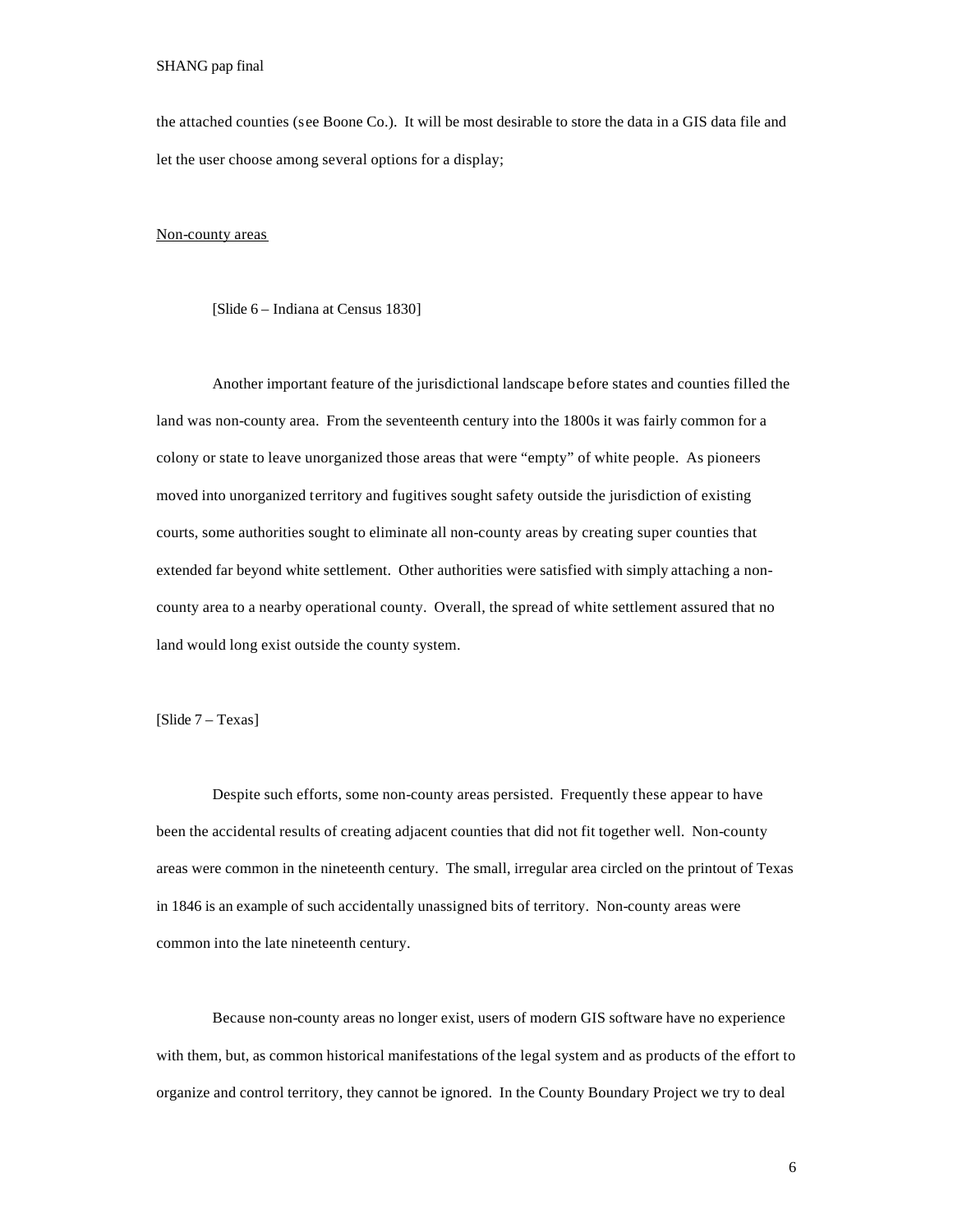with non-county areas as analogues of counties. This requires us to name, or at least identify, them so that we can track each non-county polygon.

[Slide 8 – Prototype of Texas Attribute Table]

The system we have set up for Texas is not completely satisfactory, but the problem seems to lie in the identification coding system, not in the approach of treating non-county areas as counties.

# Precursors of States

Social science historians aim to illuminate the past and to gain insight into historical events through the analysis of historical statistics. To that end they seek to compare data over the longest possible period, which puts great value on geographic units that do not change from one enumeration or sample to the next. Some researchers push so hard to minimize geographic variation that they try to deny the conditions of the past. For example, in Richard Forstall's compilation*, Population of States and Counties of the United States: 1790-1990* (1996), an official publication of the Bureau of the Census, the historical evolution of the states sometimes was purposely ignored. As Forstall said, "Throughout this report, to facilitate comparisons over time, each State is shown as closely as possible in its present-day boundaries, as far back as separate census data are available for counties now included in that State." (p. vii) That appears to be exactly the approach adopted over a decade ago in Carville Earle's "Historical United States County (HUSCO) Boundary Files" (1991) at the Geography Department of Louisiana State University. These are the only digital files of historical U.S. counties in GIS-compatible format, although our project and others are working towards the creation of rival products.

[Slide 9 – Michigan 1834]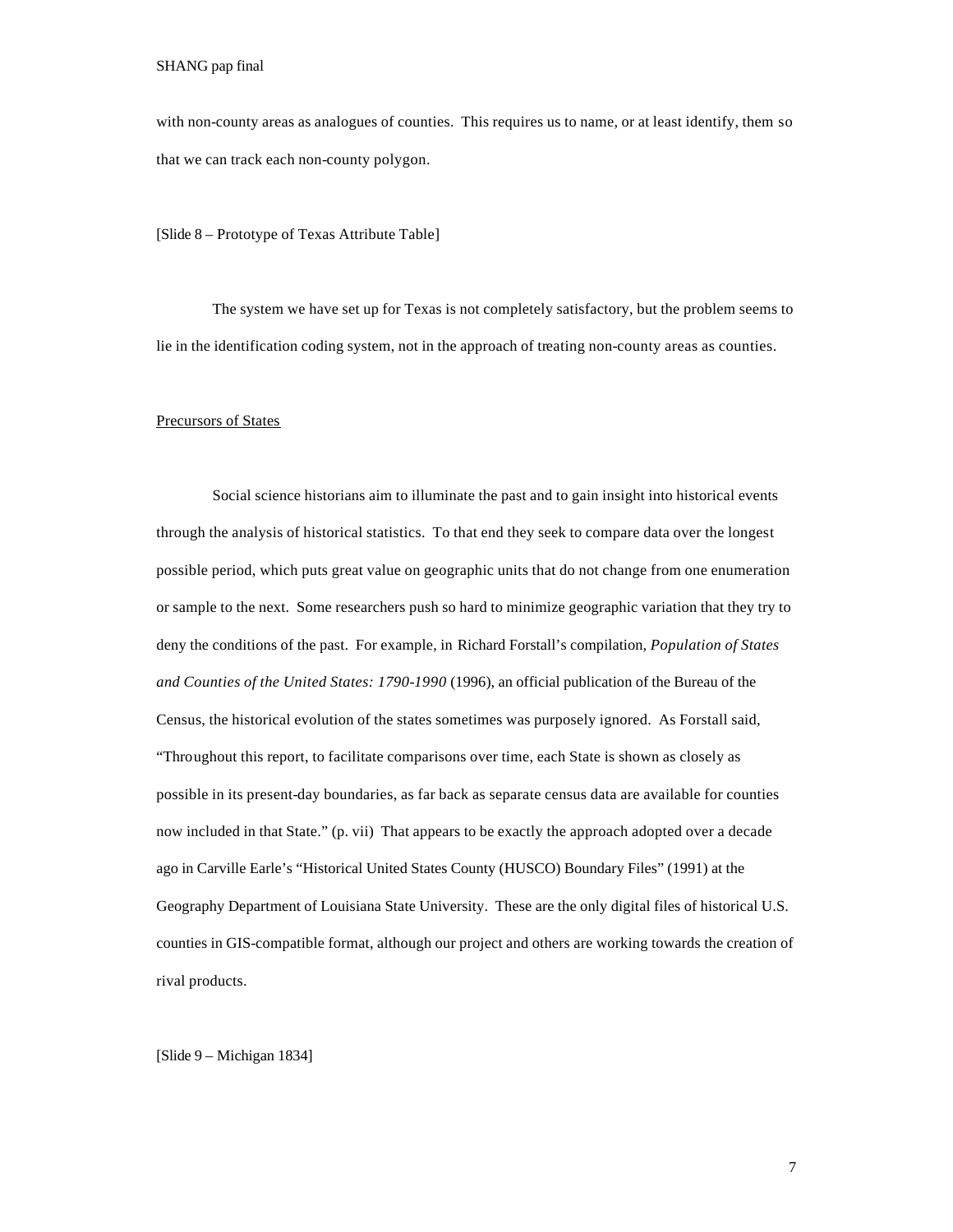Forcing the jurisdictional arrangements of the past into the jurisdictional network of the present can yield only limited value. First, reducing colonies, territories, and states to constant, unvarying geographic units at the state level does nothing to overcome the more serious problem of changing boundaries at the next lower level in the hierarchy, the county level. If the case of Portage County, Wisconsin, does nothing else, it testifies powerfully to the difficulty of achieving comparability at the county level. Second, trying to force the jurisdictional arrangements of the past into the boundary network of the present obscures and distorts the past. It is an ahistorical technique. Any advantage gained for the statisticians from this approach is outweighed by the need to deny the geo-administrative reality of the past.

In our work on the County Boundary Project we try to deal with this problem through a twopart definition of our subject areas. The states are the natural and obvious large units for the organization of our material on counties, just as they are for the organization of statistics. First, we compile all the county-related events that occurred within the boundaries of a state, regardless of which government or other agency was the prime mover. Second, we compile all the boundary activity of the state, whether it happened inside the present bounds or elsewhere. This approach has a certain amount of built-in redundancy, of course. For example, the creation of the modern county of Des Moines, Iowa, obviously must appear in the data set or book for Iowa, but that is not all. Des Moines was created by the authority of Michigan, which had jurisdiction over a large region west of the Mississippi River in the last years of its pre-state status as a federal territory, so Des Moines must be included with the Michigan material. When Michigan became a state, Wisconsin Territory took over the region between the Missouri and the Mississippi rivers and exercised jurisdiction over Des Moines County from 1836 through 1838, so Des Moines must appear in the Wisconsin volume as well. In each state's printed volume we include all the events and data that fall within our double definition, and we should do no less in a GIS.

8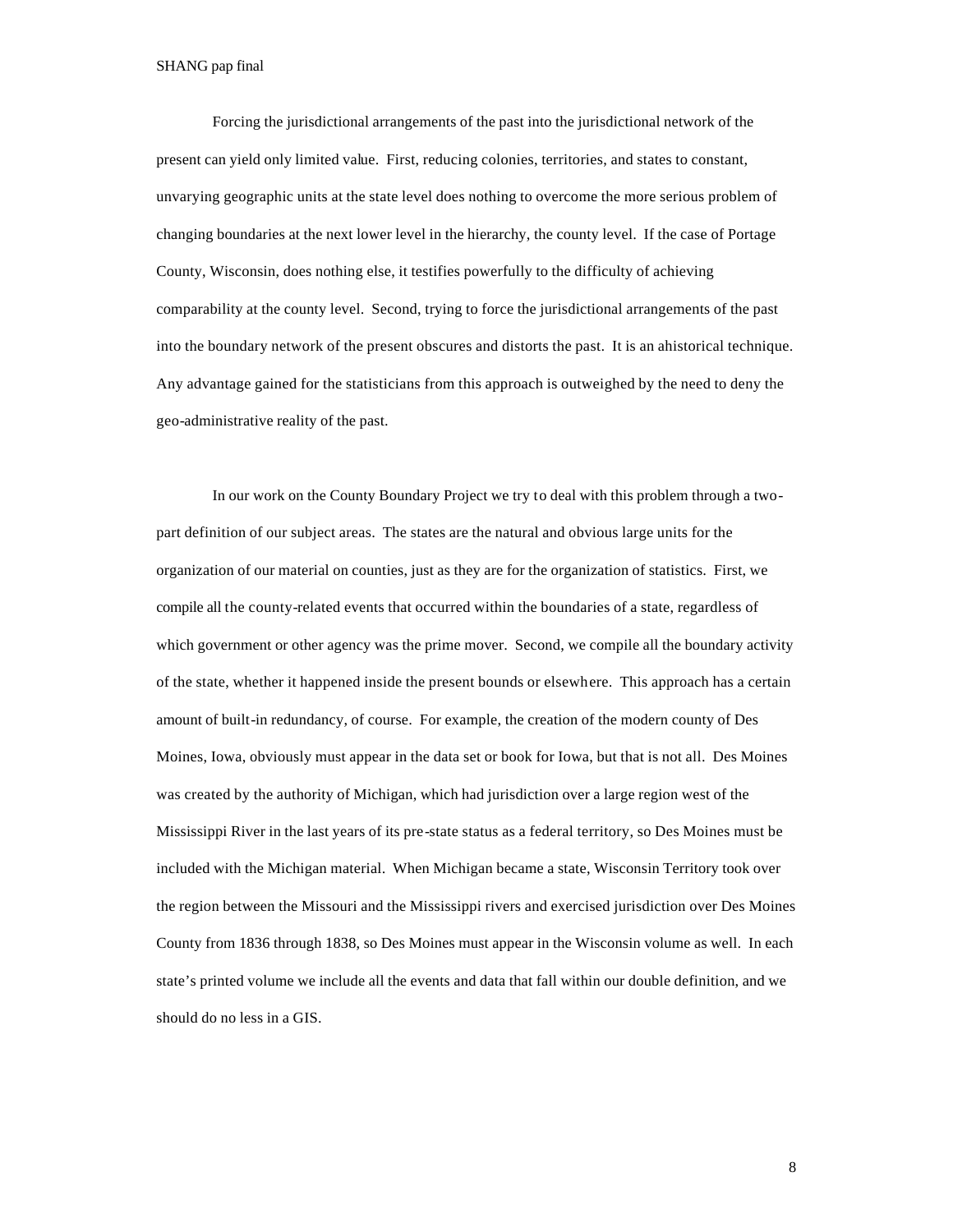As we move to electronic products on the Internet, we will continue to show the states in their various sizes and shapes according to their history. In the plain graphics presentation this will be the same as in a book. In the GIS it will be more complicated, but the problem probably can be solved with coding. We can promote maximum comparability at the county level by using the modern identification code of a county for all its historical incarnations and without regard for its association with a particular state. At the same time, we will attempt to list the counties and equivalent areas in a state at the time, even if one or more of the counties carries a modern code that links it to another state. For example, there would be but one code number (the current one) for Des Moines County, Iowa, so it could be found in each of its configurations, including the few years when it was part of Michigan and Wisconsin. The tables of counties in those two territories would include Des Moines, even though Des Moines' prefix identifies it with modern Iowa. Such a solution may require some work on the codes, but I think it can work. It is well worth extra effort to be able to follow Des Moines County from its creation to the present without having to cast away the information about the pre-statehood extensions of Michigan and Wisconsin.

## Close

I have tried to point out some aspects of change in county jurisdiction that have little or nothing to do with historical statistics. Geographic information systems permit us to ask every manner of question about the relationships between geographical data. Quantitative analysis may be leading the way in the application of GIS in history, but we will not have realized the potential of this powerful, sophisticated technology until we are able to harness it also for the analysis of important qualitative historical phenomena.

### Bibliography